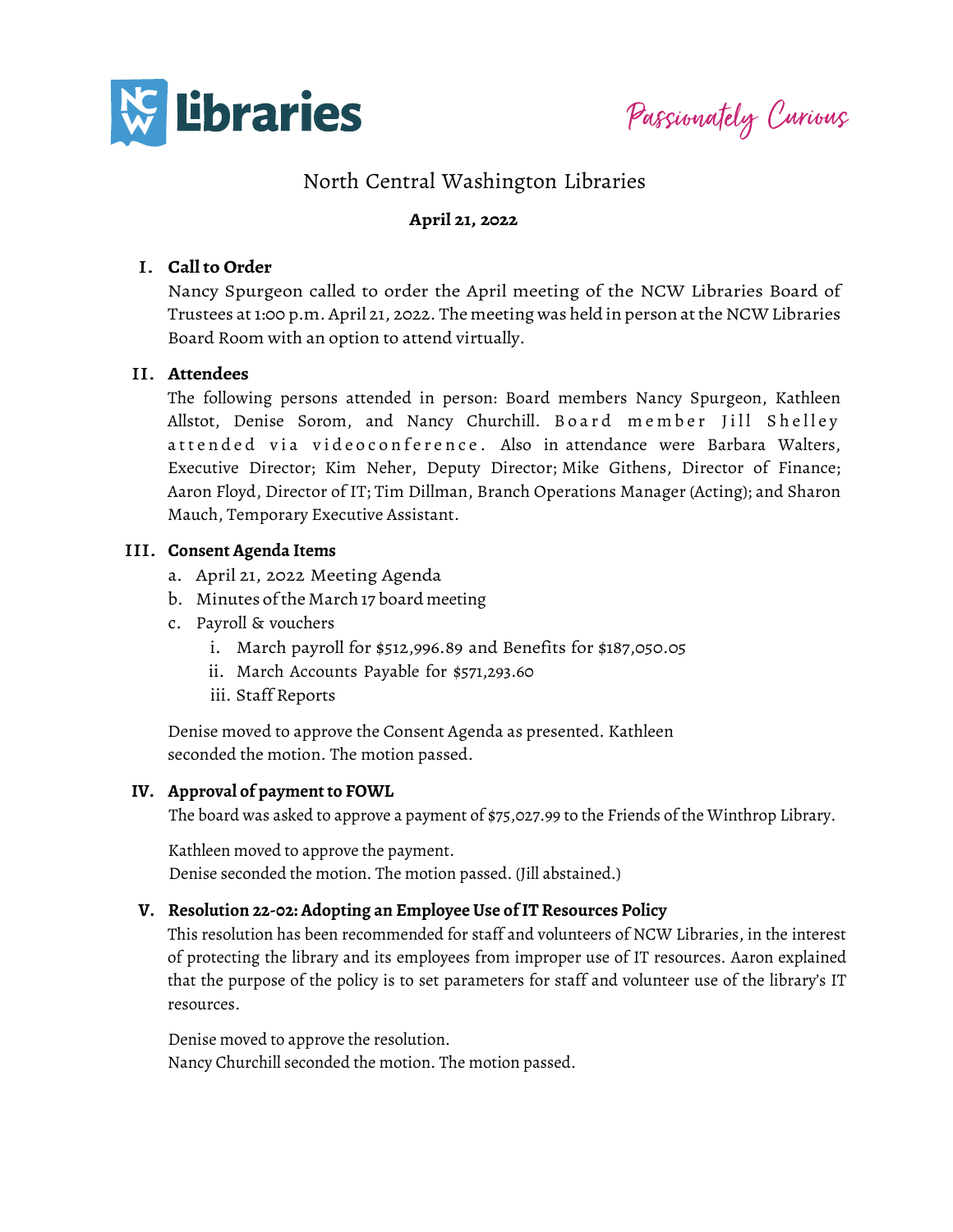## VI. **ExecutiveDirectorReport**

HR Update: Mike shared that the new payroll system (HRIS) is going well, and trainings occurred for all staff. Leave balances will be available soon and tracking will improve. HRIS will be able to push notifications to staff when needed.

A librarian has been hired for the Curlew branch. Other openings have been filled with internal applicants, creating new openings as a result, which have been posted.

Barbara said that NCW Libraries is working with One Digital to rewrite the personnel handbook. Denise asked if all district policies are easily accessible to the staff. Aaron answered that the district uses a program called Policy Stat to store policies and all staff have access, but that administration is exploring other ways of managing and accessing policies in the future.

National Library Week: In honor of National Library Week, the book "How to Love the World" was presented by supervisors to each staff member along with a small card of thanks.

State of America's Libraries: The report shows that things are rebounding in libraries in general. Kim added that the uptick is anticipated to continue.

## VII. **Financial Report**

Mike presented a balanced financial statement, which is similar to last year at this time. The first half of 2022 property tax revenue will be due next month. Now that libraries are open there is an increase in damaged library items. The purchase of library materials is on pace and has increased with greater foot traffic in the branches. Public service numbers will improve as more programs are expanded.

There is still an overage in the personnel budget which will resolve as hiring continues for open positions.

# VIII. **Approval of Relocation Expense**

The Board was asked to approve a Relocation Expense of \$1500 for the new Curlew Librarian.

Denise moved to approve the expense. Nancy Churchill seconded the motion. The motion passed.

# IX. **Facilities Improvement Plan Update**

Kim shared that facility improvements will happen 2-4 branches at a time to better be able to keep track of progress. It has been decided to order the same shelving for all branches so that it is interchangeable when necessary.

Amanda Lawson is scheduling tours at all the branches in order to better acquaint herself with the uniqueness of each building and have a chance to meet staff.

As part of the  $2<sup>nd</sup>$  Phase of the Wenatchee Library Remodel, the district will be reviewing the top two firms who responded to the Request for Qualifications on design work.

Kim reported that the Brewster project is close to having a final set of construction documents that can be used bid the project.

Kim shared that the moving details for the Winthrop library are being finalized.

Denise asked Kim if the installation of a café at the Wenatchee Library is still in the plan. Kim said